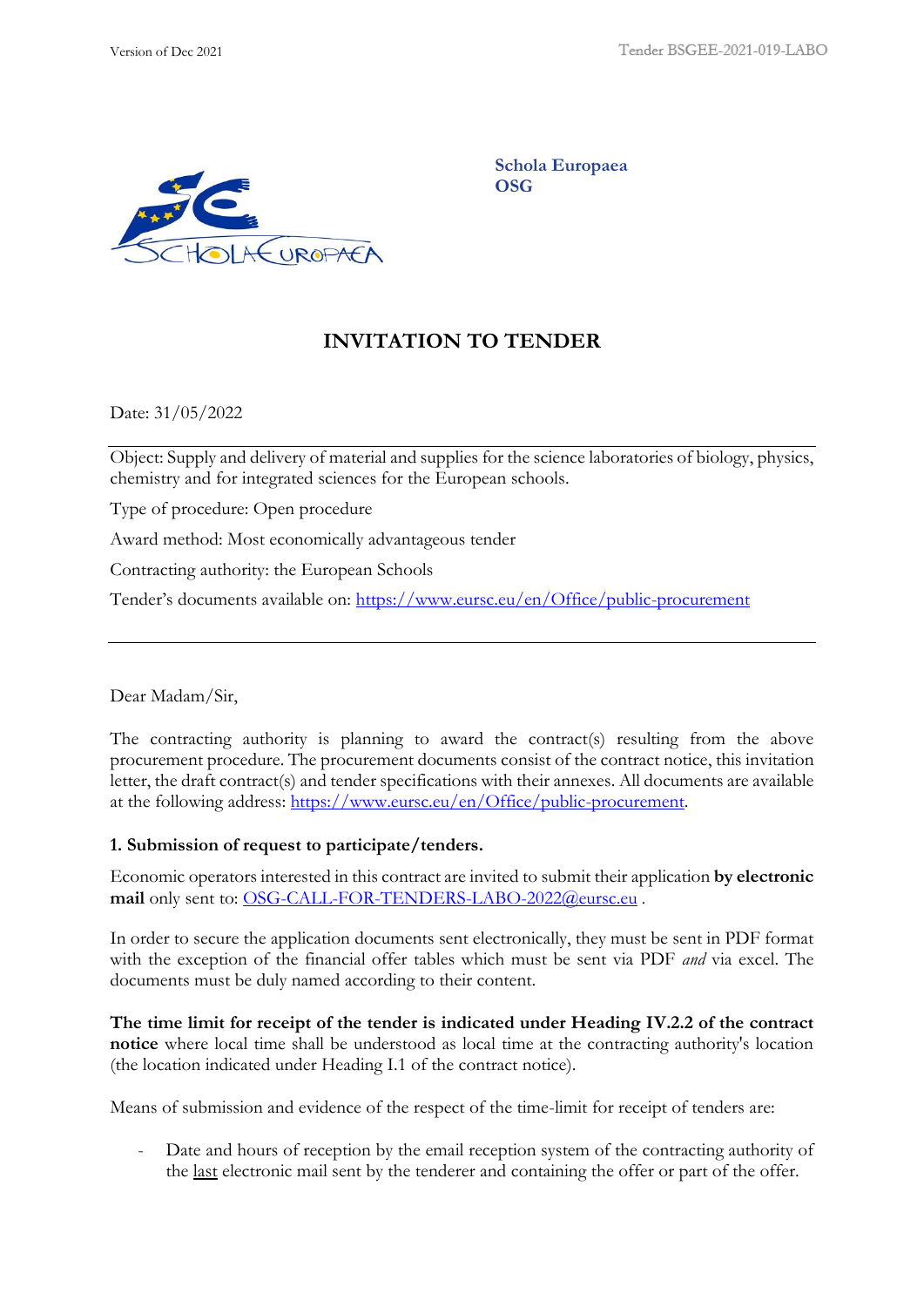A tender received after the time-limit for receipt of tenders will be rejected.

Tenders must be:

- Signed by a duly authorised representative of the tenderer;
- Perfectly legible so that there can be no doubt as to words and figures.

Tenderers must ensure that their submitted tenders contain all the information and documents required by the contracting authority at the time of submission as set out in the procurement documents.

All costs incurred for the preparation and submission of tenders are to be borne by the tenderers and will not be reimbursed.

### **2. Legal effects of the invitation to tender and submission of a request to tender.**

This invitation to tender is in no way binding on the contracting authority. The contracting authority's contractual obligation commences only upon signature of the contract with the successful tenderer.

Up to the point of signature, the contracting authority may cancel the procurement procedure without the candidates or tenderers being entitled to claim any compensation. This decision must be substantiated and the candidates or tenderers notified.

The period of validity of the tender, during which tenderers may not modify the terms of their tenders in any respect, is indicated in Heading IV.2.6 of the contract notice.

Submission of a tender implies acceptance of all the terms and conditions set out in the procurement documents and, where appropriate, waiver of the tenderer's own general or specific terms and conditions. The submitted tender is binding on the tenderer to whom the contract is awarded for the duration of the contract.

### **3. Contacts during the procurement procedure.**

Contacts between the contracting authority and candidates or tenderers are prohibited throughout the procedure save in exceptional circumstances and under the following conditions only:

### 3.1 Submission phase (before the time-limit for receipt of tenders)

Upon request, the contracting authority may provide additional information solely for the purpose of clarifying the procurement documents.

Any request for additional information must be made in writing only to [OSG-CALL-FOR-](mailto:OSG-CALL-FOR-TENDERS-LABO@eursc.eu)[TENDERS-LABO-2022@eursc.eu](mailto:OSG-CALL-FOR-TENDERS-LABO@eursc.eu)*.*

**Attention: Please note that, in order to guarantee the integrity of the tenders, the mailbox is closed six (6) days before the date of receipt of the offers, until the opening of tenders.**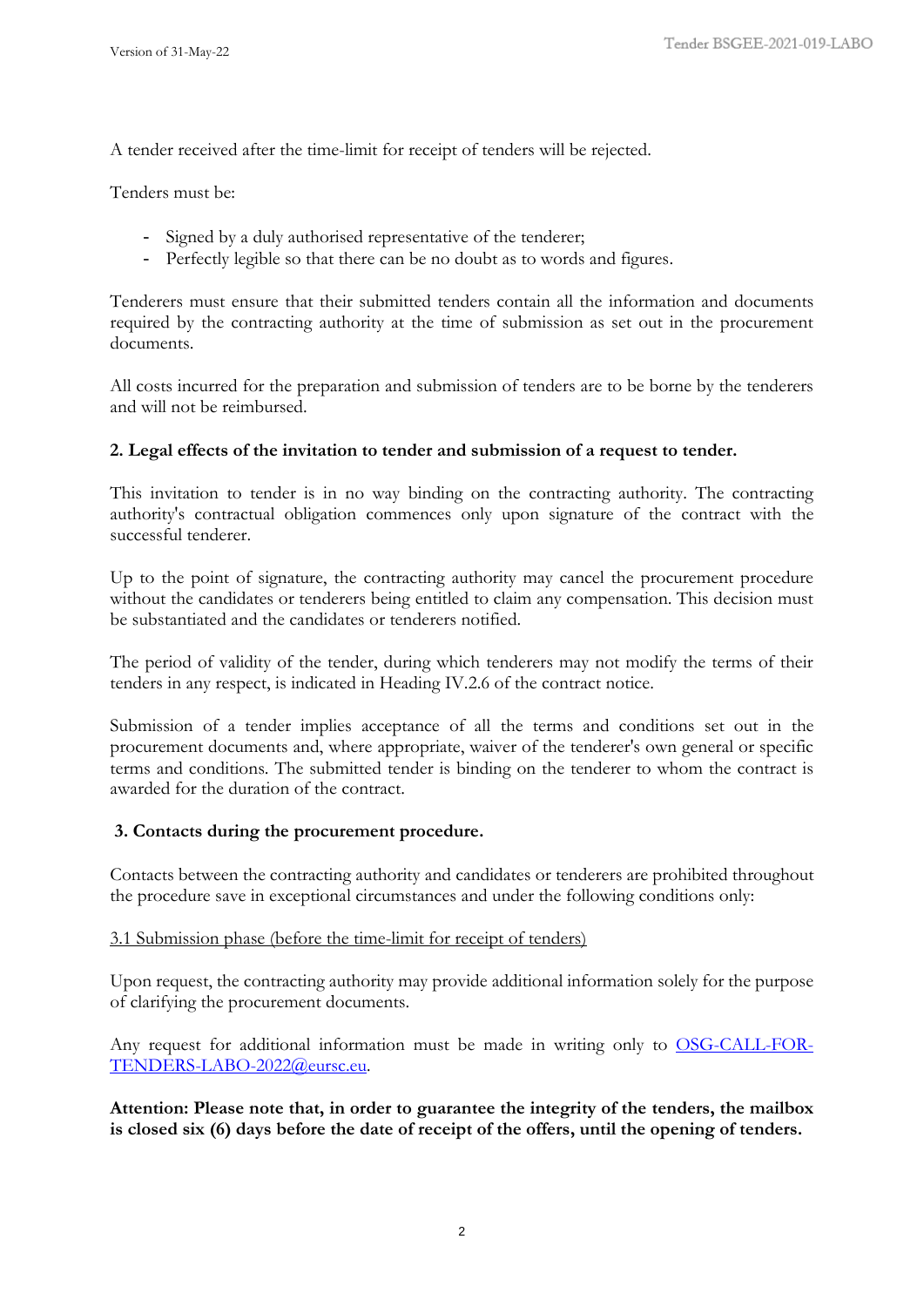The contracting authority is not bound to reply to requests for additional information received less than six working<sup>1</sup> days before the time-limit for receipt of tenders.

The contracting authority may, on its own initiative, inform interested parties of any error, inaccuracy, omission or any other type of clerical error in the text of the procurement documents.

Any additional information including that referred to above will be posted on [https://www.eursc.eu/en/Office/public-procurement.](https://www.eursc.eu/en/Office/public-procurement) The website will be updated regularly and it is the tenderer's responsibility to check for updates and modifications during the submission period.

## 3.2 Opening of tenders

Tenders will be opened in public at the time and place indicated under Heading IV.2.7 of the contract notice. A maximum of two representatives per tender can attend the opening of tenders as provided in Section IV.2.7 of the contract notice. For organisational and security reasons, the tenderer must provide the full name and ID or passport number of the representatives<sup>2</sup> at least ten **(10)** working days in advance to: [OSG-CALL-FOR-TENDERS-LABO-2022@eursc.eu.](mailto:OSG-CALL-FOR-TENDERS-LABO@eursc.eu) The representatives will be required to present the tender reception confirmation and to sign an attendance sheet. The contracting authority reserves the right to refuse access to its premises if the above information or the tender reception confirmation are not provided as required.

The public part of the opening session will be strictly limited to the following aspects:

- verification that each tender has been submitted in accordance with the submission requirements of the call for tender;

- announcement of the tenders received: the names of the tenderers (all members in the case of a joint tender) will be announced;

Tenderers not present at the opening session may send an information request to [OSG-CALL-](mailto:OSG-CALL-FOR-TENDERS-LABO@eursc.eu)[FOR-TENDERS-LABO-2022@eursc.eu](mailto:OSG-CALL-FOR-TENDERS-LABO@eursc.eu) if they wish to be provided with the information announced during the public opening.

Once the contracting authority has opened the tender, it becomes its property and it shall be treated confidentially.

#### 3.3 Evaluation phase (after the opening of tenders)

Except in duly justified cases, tenderers who have failed to submit evidence or to make statements as required in the procurement documents, shall be contacted by the contracting authority to provide the missing information or clarify supporting documents.

The contracting authority may correct obvious clerical errors in the tender after confirmation of the correction by the tenderer. Such information, clarification or confirmation shall not substantially change the tender.

<sup>&</sup>lt;sup>1</sup> Working days at the contracting authority's location indicated under Heading I.1 of the contract notice.

<sup>&</sup>lt;sup>2</sup> This data is necessary to ensure access to the European Schools premises